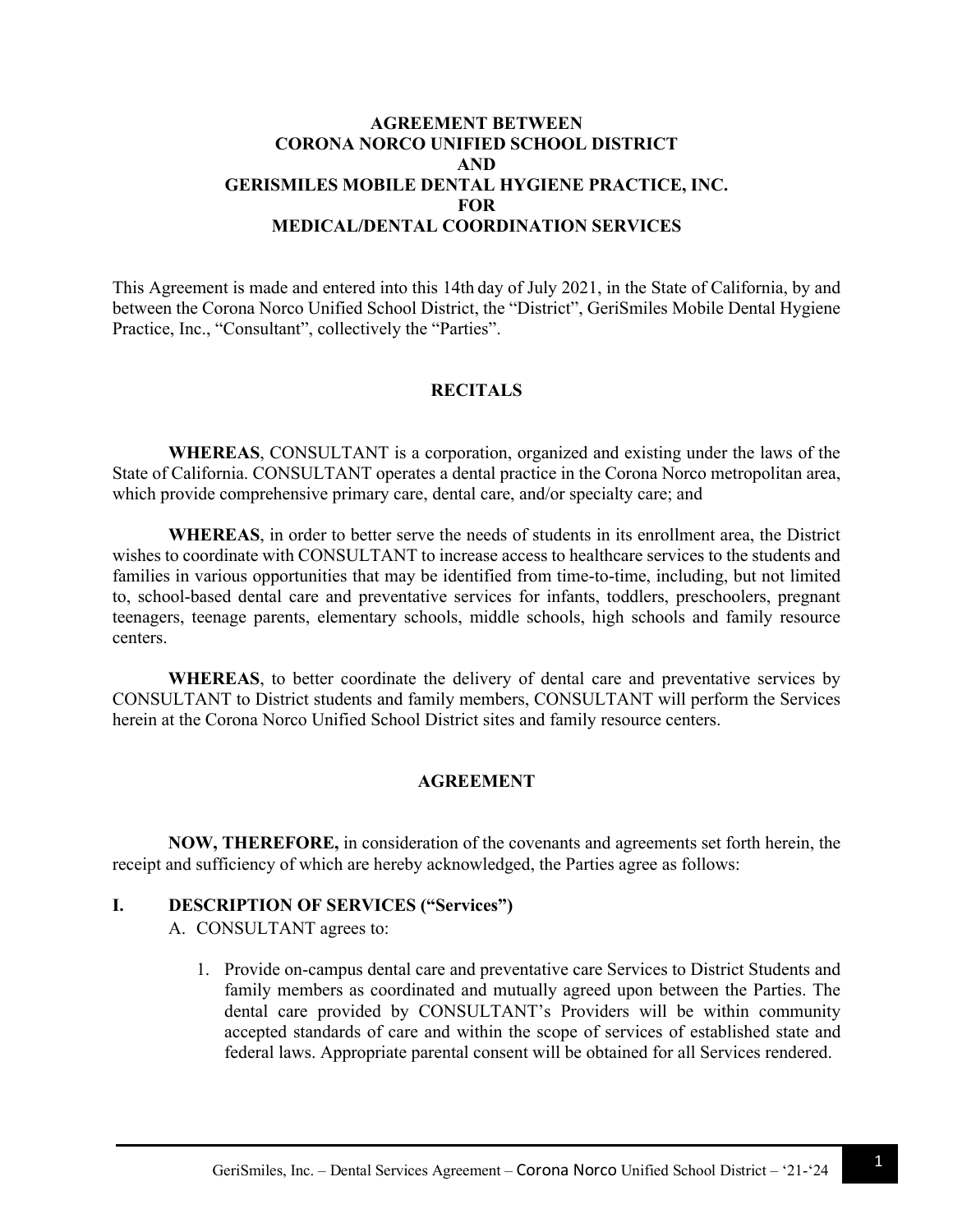- 2. Provide an internal liaison that will collaborate closely with the appropriate personnel at the District to ensure timely coordination of care.
- 3. Assist families to apply for public programs and assistance offered by the federal or state government. These programs may include Healthy Families, Medi- Cal/Denti-Cal, CHDP or others as available.
- B. District agrees to:
	- 1. Work with CONSULTANT staff in the coordination of school-based health functions as they develop through collaborative efforts. This will include bi-monthly or more frequent meetings as determined in relationship to the upcoming projects to plan and evaluate activities for purpose of ongoing improvement.
	- 2. Provide adequate space, phone access, WIFI internet, copier, printer and computer as needed to CONSULTANT while performing Services on-site pursuant to this Agreement.
	- 3. Obtain Parent/Guardian consent prior to CONSULTANT commencing any Services pursuant to this Agreement.

## **II. COMPENSATION**

- A. Neither Party to this Agreement shall be responsible for monetary compensation being paid to the other. CONSULTANT will receive compensation due, if any, via reimbursement health insurance of patients.
- B. District shall not be liable to CONSULTANT, or any third party, for any costs or expenses paid or incurred by CONSULTANT in performing Services for District.

# **III. TERM AND TERMINATION**

- A. The term of the Agreement will commence on July 14, 2021, through and including, June 30, 2024. This Agreement may be renewed upon mutual written consent of the Parties. The Parties will meet no later than forty-five (45) days prior to the termination date to address the conditions of the renewal, if applicable.
- B. All Services shall be performed by CONSULTANT in a manner consistent with the orderly progress and sequence of the work leading to a satisfactory completion. All Services and materials must be rendered and received by the District by the end of the term.
- C. Time is of the essence with respect to all provisions of this Agreement.
- D. This Agreement may be terminated by District or CONSULTANT, with or without cause, upon thirty (60) days written notice to CONSULTANT. In the event of a termination, the CONSULTANT shall pay the District for all expenses incurred under this Agreement supported by documentary evidence up until the date of the notice of termination.
- E. CONSULTANT shall not be entitled to anticipatory, lost profits or consequential damages as a result of any termination under this Article. The rights and remedies of District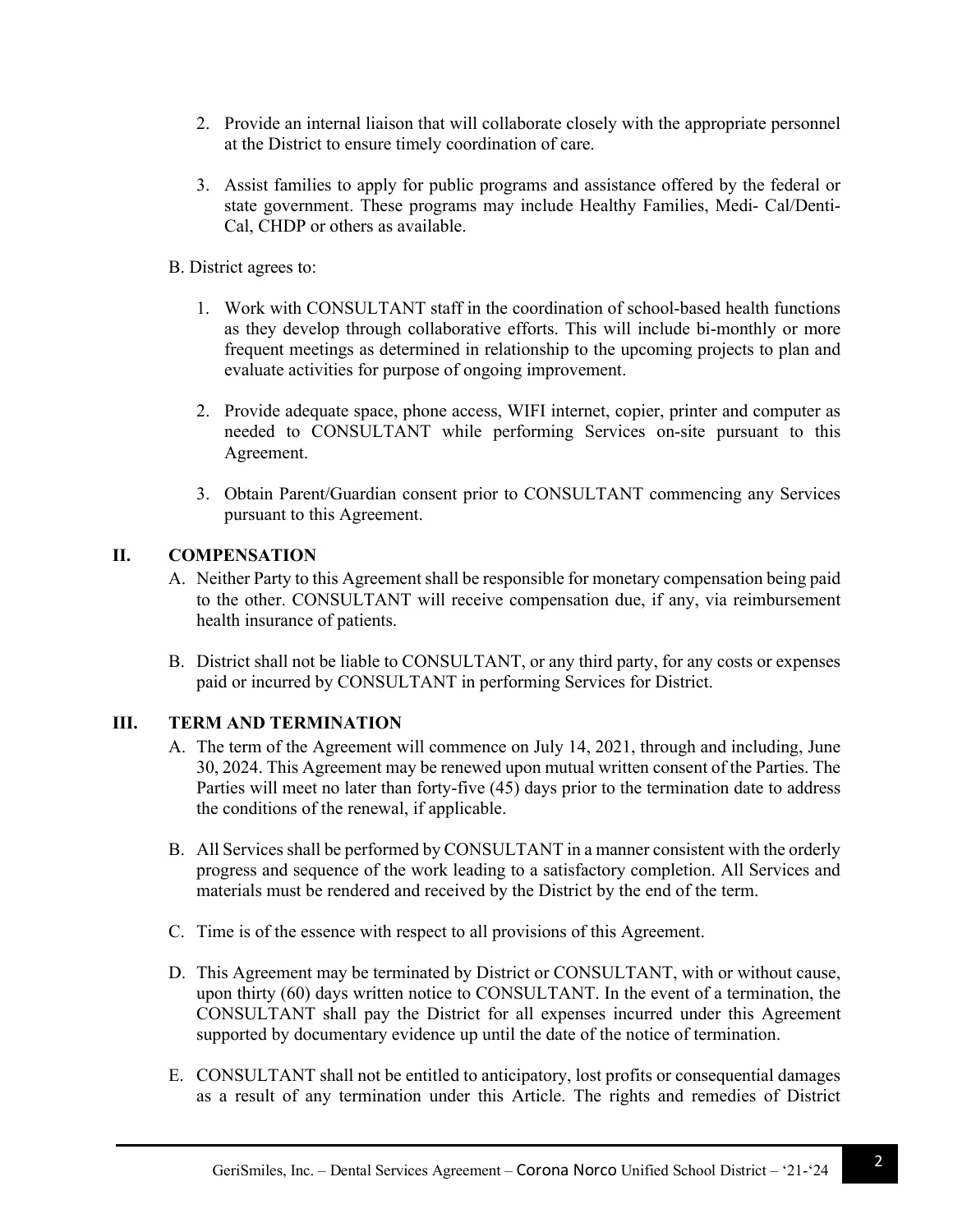provided in this Article are in addition to any other rights and remedies provided by law or under this Agreement.

F. In the event of a dispute between the Parties as to performance of the work or the interpretation of this Agreement, or payment or nonpayment for work performed or not performed, the Parties shall attempt to resolve the dispute. Pending resolution of the dispute, CONSULTANT agrees to continue the work diligently to completion. If the dispute is not resolved, CONSULTANT agrees it will neither rescind the Agreement nor stop the progress of the work, but CONSULTANT's sole remedy shall be to submit such controversy to determination by a court having competent jurisdiction of the dispute, after the project which is the subject of the CONSULTANT's Scope of Services has been completed, and not before. Compliance with the Government Claims Act is required prior to the initiation of a lawsuit against the District. (Government Code Section 900, *et seq.*)

### **IV. STAFFING**

CONSULTANT, CONSULTANT's employees and/or CONSULTANT's agents providing Services pursuant to this Agreement shall:

A. Be qualified to render services pursuant to this Agreement. Any employee and/or agent who is providing medical or dental care shall be a licensed medical/dental practitioner, as defined by the State of California, and shall provide care in a manner that is consistent with the standards of the profession.

### **V. REGULATIONS**

- A. CONSULTANT shall abide by all applicable federal, state, and local statutes, ordinances, rules, regulations, and standards, as well as the standards and requirements imposed upon the District by federal and/or state agencies providing funding to the District.
- B. CONSULTANT shall be subject to the rules, regulations and policies of District, including recognizing the confidential nature of information regarding pupils and their records.
- C. CONSULTANT agrees not to use or further disclose any protected health information, as defined in 42 CFR Part 164, or individual health information as defined in 42 CFR Part 142, collectively "PHI", concerning a student unless permitted by this Agreement and applicable federal and state privacy and security laws and regulations, including, but not limited to, the Health Insurance Portability and Accountability Act of 1996 ("HIPAA"). In addition, CONSULTANT will implement appropriate safeguards to prevent the use and disclosure of a student's PHI beyond the scope of what is provided for by this Agreement and permitted under the law.
- D. CONSULTANT agrees not to disclose any student information in a manner which would violate the Family Educational Rights and Privacy Act (FERPA) and/or HIPAA. In addition, CONSULTANT will implement appropriate safeguards to prevent the use and disclosure of a student's educational records beyond the scope of what is provided for by this Agreement and permitted under the law.
- E. In the interest of public health, the District is proud to provide a healthy, tobacco-free environment. Smoking or the use of any tobacco products are prohibited in buildings and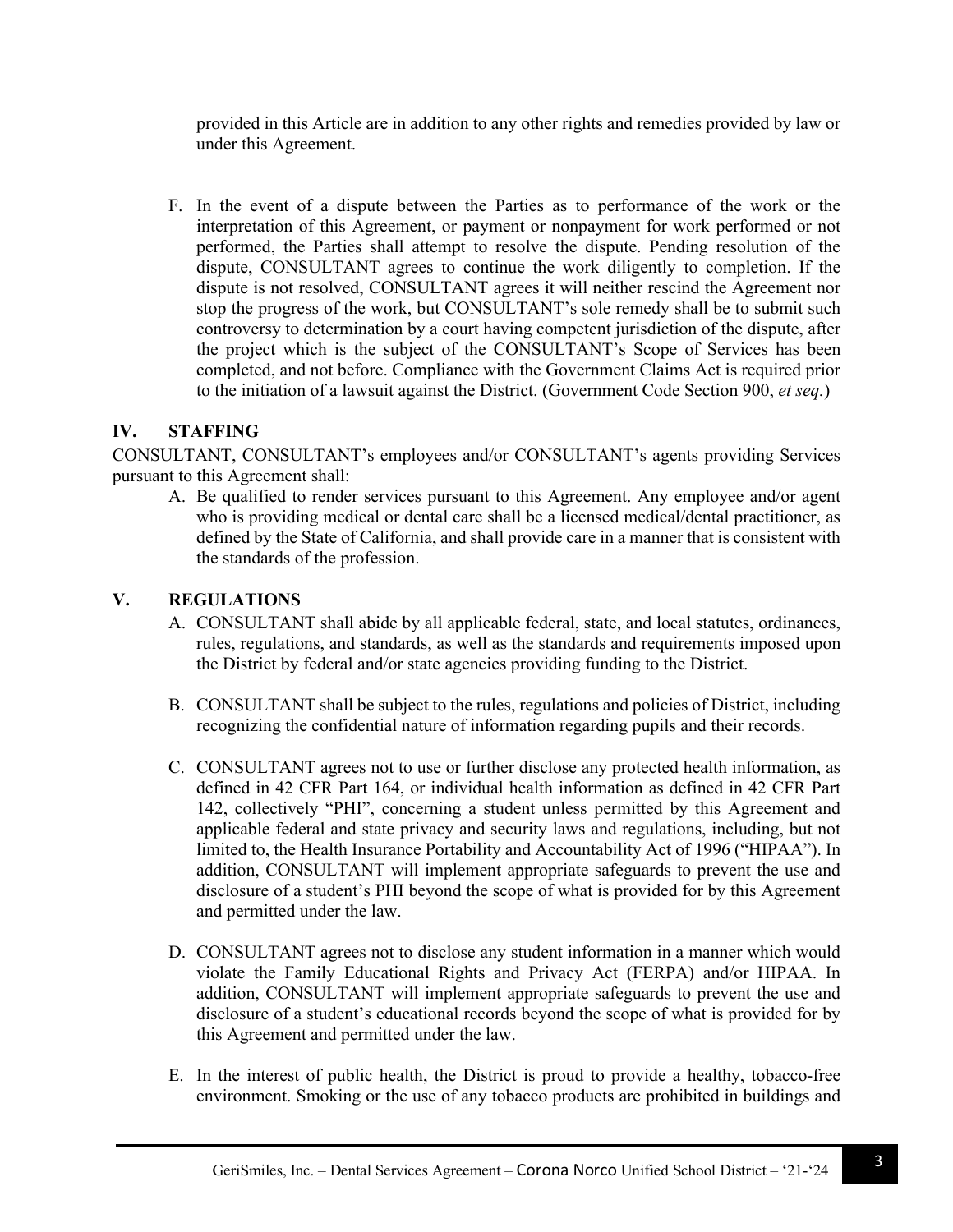vehicles, and on any property owned, leased or contracted for by the District. Smoking or the use of any tobacco products are prohibited in and around District students by CONSULTANT at all times.

F. CONSULTANT, and CONSULTANT's staff, shall at all times comply with the provisions and requirements of the Drug-Free Workplace Act of 1990 (Government Code Section 8350 et seq.).

## **VI. CERTIFICATIONS, REPRESENTATIONS AND WARRANTIES**

CONSULTANT makes the following certifications, representations, and warranties for the benefit of the District and CONSULTANT acknowledges and agrees that the District, in deciding to engage CONSULTANT pursuant to this Agreement, is relying upon the truth and validity of the following certifications, representations and warranties and their effectiveness throughout the term of this Agreement and the course of CONSULTANT's engagement hereunder:

- A. CONSULTANT is qualified in all respects to provide to the District all of the Services contemplated by this Agreement and, to the extent required by any applicable laws, CONSULTANT has all such licenses and/or governmental approvals as would be required to carry out and perform for the benefit of the District, such services as are called for hereunder.
- B. CONSULTANT, in providing the Services and in otherwise carrying out its obligations to the District under this Agreement, shall, at all times, comply with all applicable federal, state and local laws, rules, regulations, and ordinances, including workers' compensation and equal protection and non-discrimination laws.
- C. CONSULTANT shall at all times enforce appropriate discipline and good order itself and among its employees and shall not employ or work any unfit person or anyone not skilled in providing the Services required under this Agreement. Any person in the employ of the CONSULTANT, or an agent thereof, whom District, in its sole discretion, may deem incompetent, unfit, intemperate, troublesome or otherwise undesirable shall be excluded from providing services under this Agreement.
- D. CONSULTANT, and CONSULTANT's staff, shall at all times follow the instructions and directions of District staff during a school campus emergency or during a school campus emergency practice drill, as to evacuation, assembly, emergency care, protection of persons and property, and ingress and egress to the campus. At any time, it becomes necessary for the CONSULTANT to request emergency services while on District property, such services shall be requested by calling 9-1-1. CONSULTANT shall immediately notify the site administrator that 9- 1-1 emergency services have been requested.

# **VII. INDEPENDENT CONTRACTOR**

It is expressly understood and agreed to by both Parties that CONSULTANT, while engaged in carrying out and complying with any of the terms and conditions of this Agreement, is an independent contractor and is not an officer, agent, or employee of the District. CONSULTANT employees shall under no circumstance be considered or held to be employees of District and District shall have no obligation to provide any benefits including Workers' Compensation or Unemployment Insurance coverage for or on behalf of such employees.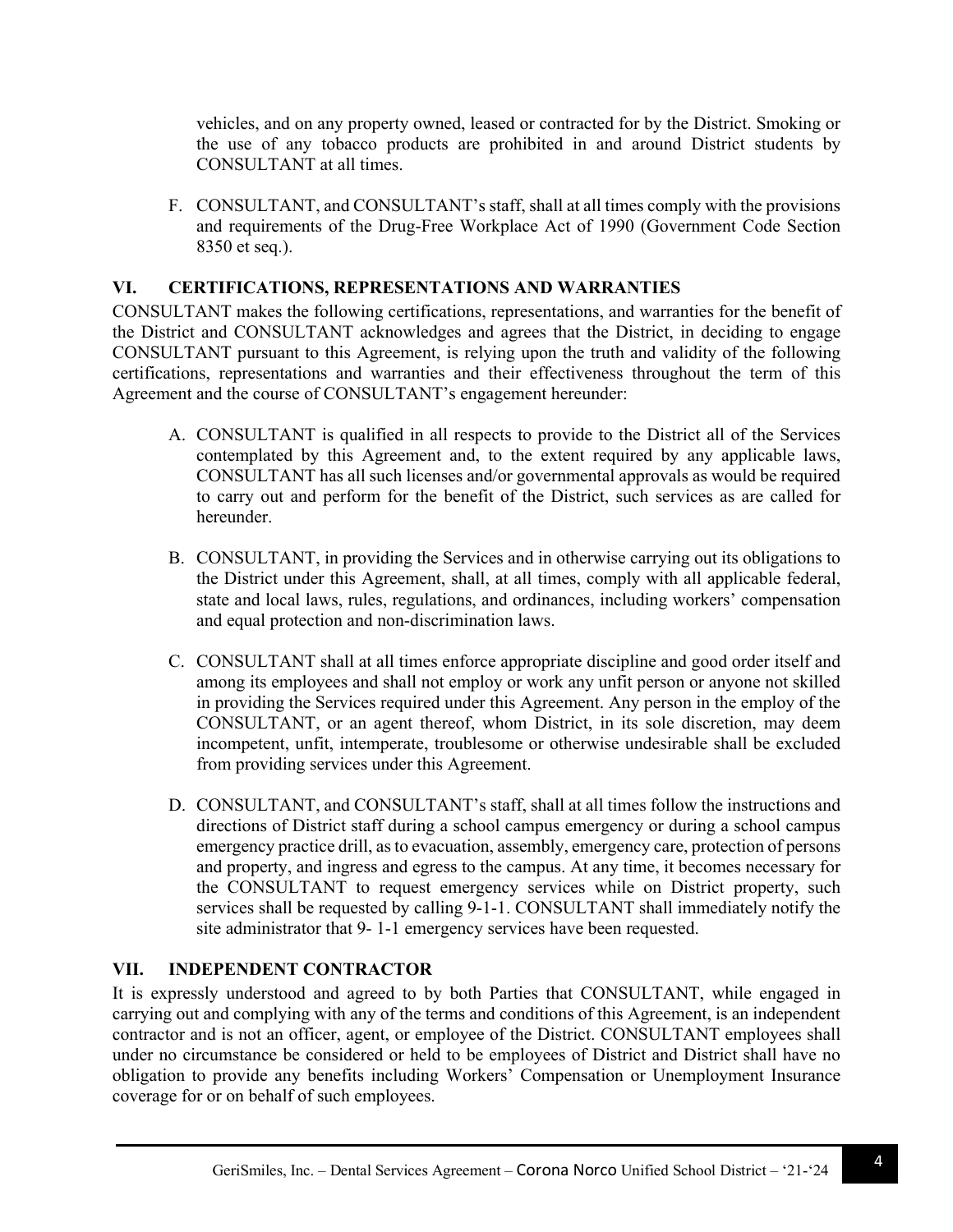## **VIII. CHILD ABUSE REPORTING**

CONSULTANT shall establish a procedure acceptable to District to ensure that all employees performing services under this Agreement report child abuse or neglect to a child protective agency as defined in California Penal Code Section 11166.

## **IX. FINGERPRINTING / BACKGROUND CHECK**

CONSULTANT shall provide a written statement, in the form and with the content similar to Exhibit "A", that CONSULTANT has completed the criminal background check requirements of California Education Code Section 45125.1 and that none of its employees that may come in contact with District students have been convicted of a violent felony listed in California Penal Code Section 1192.7(c).

### **X. NOTICES**

All notices, claims, correspondence, reports, and/or statements authorized or required by the Agreement shall be addressed as follows:

CONSULTANT:

GeriSmiles Mobile Dental Hygiene Practice, Inc. RDHAP

Corona Norco Unified School District

District: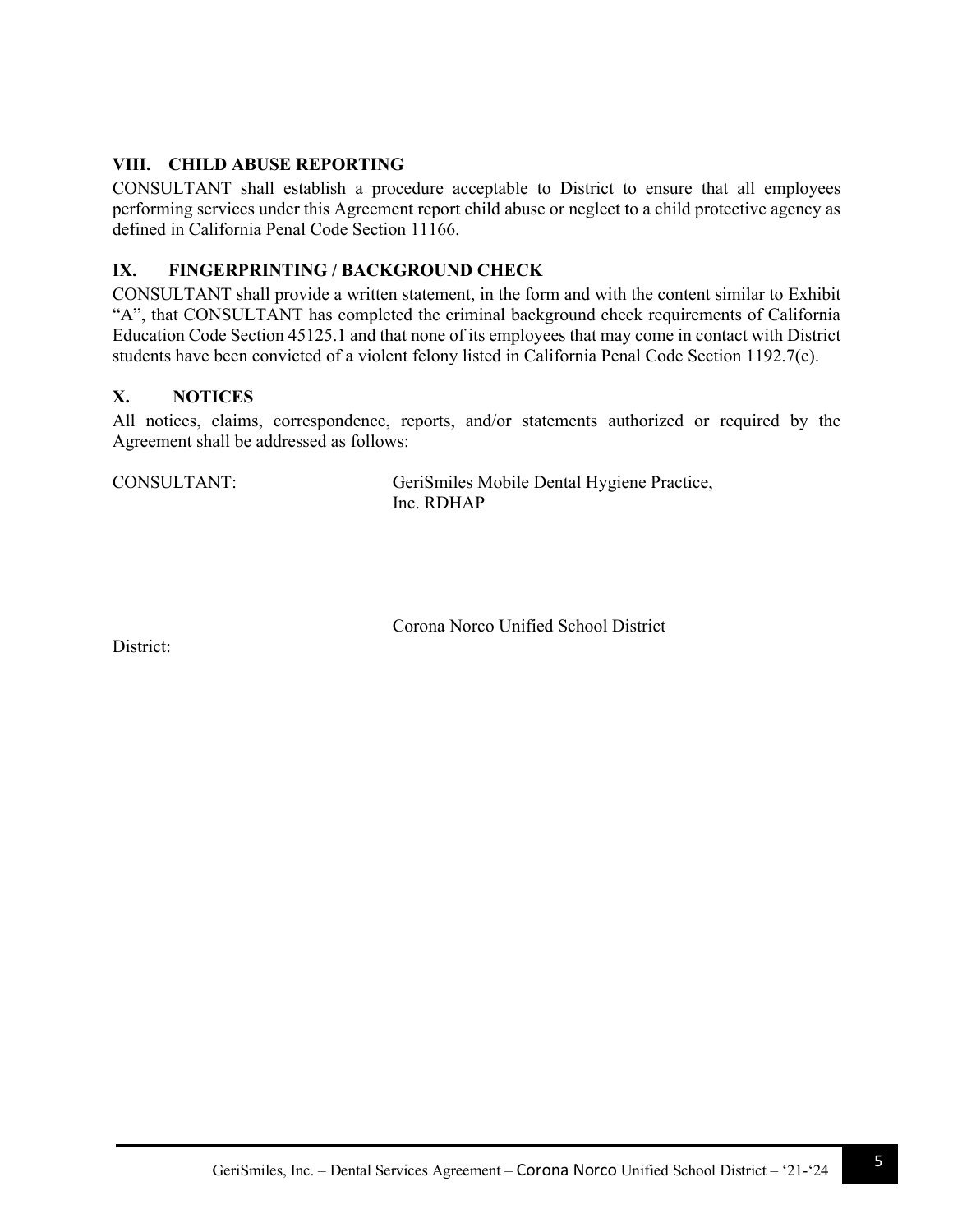All notices shall be deemed effective when they are made in writing, addressed as indicated above, and deposited in the United States mail. Any notices, correspondence, reports, and/or statements authorized or required by the Agreement addressed in any other fashion will not be acceptable, **except invoices and other financial documents, which shall be addressed as indicated under the Section above entitled Compensation.** 

# **XI. HOLD HARMLESS**

CONSULTANT shall defend, indemnify and hold District, its officers, employees and agents harmless from and against any and all liability, loss, expense (including reasonable attorneys' fees) or claims for injury or damages arising out of the performance of this Agreement but only in proportion to and to the extent such liability, loss, expense, attorneys' fees, or claims for injury or damages are caused by or result from the negligent, intentional acts, omissions or misconduct of CONSULTANT its officers, agents, or students.

District shall defend, indemnify and hold CONSULTANT, its officers, employees and agents harmless from and against any and all liability, loss, expense (including reasonable attorney's fees) or claims for injury or damages arising out of the performance of this Agreement but only in proportion to and to the extent such liability, loss, expense, attorneys' fees, or claims for injury or damages are caused by or result from the negligent or intentional acts or omissions of District, its officers, agents, or employees.

# **XII. INSURANCE**

Without limiting or diminishing the Parties' obligation to indemnify or hold the other party harmless, each party shall procure and maintain or cause to be maintained, at is sole cost and expense, the following insurance coverage during the term of this Agreement.

- A. General Liability, Employer's Liability, Professional Liability and Automobile Liability Insurance. General Liability (including broad form property damage and contractual liability) insurance on a per occurrence basis with a single limit of not less than one million dollars (\$1,000,000) three million dollars (\$3,000,000) in the aggregate; Employer's Liability insurance on a per occurrence basis with a single limit of not less than one million dollars (\$1,000,000) and three million dollars (\$3,000,000) in the aggregate; Professional Liability insurance on a per occurrence basis with a single limit of not less than one million dollars (\$1,000,000) and three million dollars (\$3,000,000) in the aggregate; and automobile liability insurance for owned, hired and non-owned vehicles on a per occurrence basis with a combined single limit of not less than one million dollars  $($1,000,000)$  and three million dollars  $($3,000,000)$  in the aggregate.
- B. Workers' Compensation, as required under California State law.
- C. Such other insurance in such amounts which from time to time may be reasonably required by the mutual consent of District and CONSULTANT against other insurable risks relating to performance of this Agreement.
- D. It should be expressly understood, however, that the coverages and limits required under this Section shall not in any way limit the liability of either Party.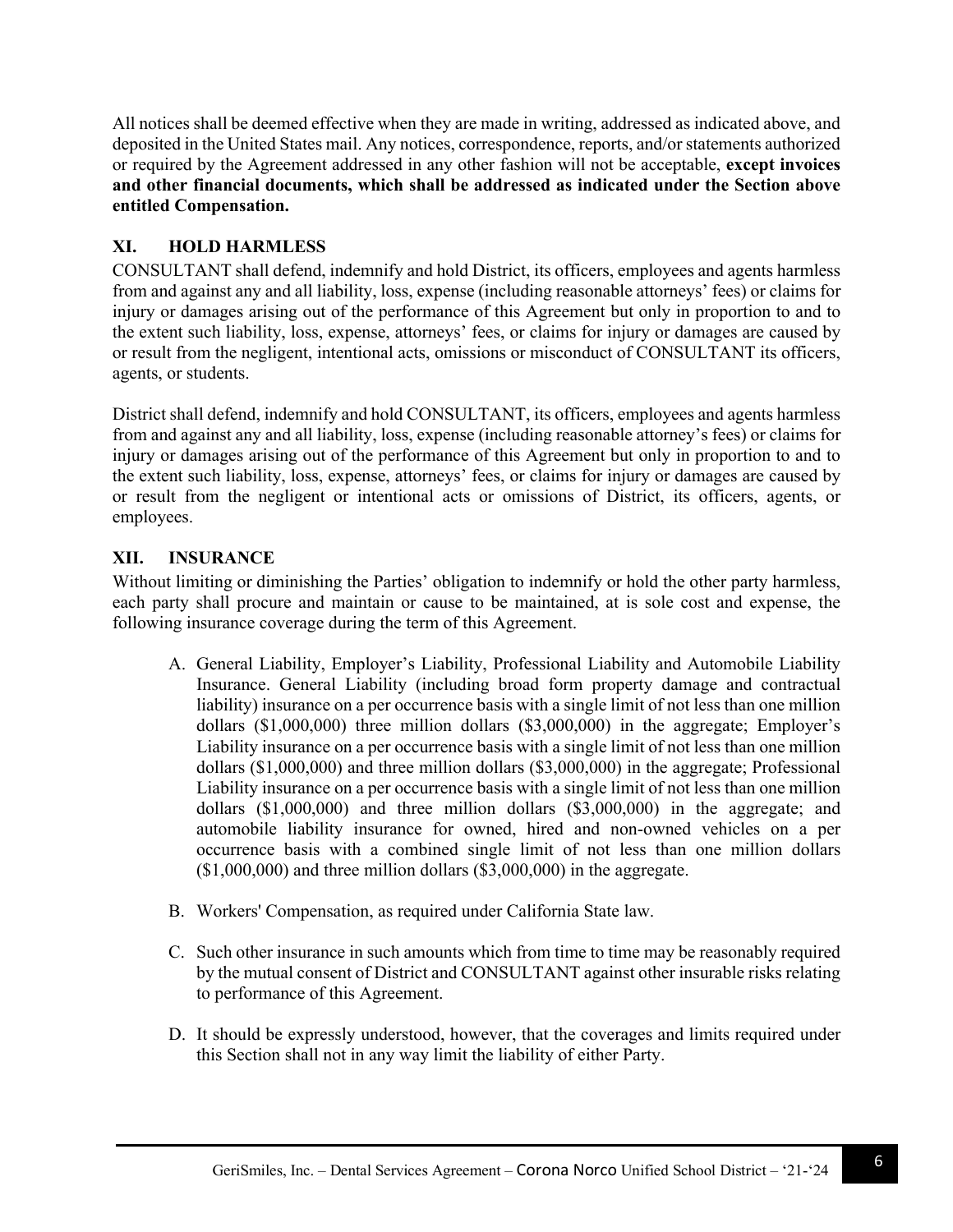E. Additional insured endorsements are required for general, property damage, sexual abuse and automobile liability policy coverage. Such a provision, however, shall only apply in proportion to and to the extent of the negligent acts or omissions of the other Party, its officers, agents, or employees. Each Party, upon the execution of this Agreement, shall furnish the other Party with Certificates of Insurance evidencing compliance with all requirements. Certificates shall provide for thirty (30) days advance written notice to District of any material modifications, change or cancellation of the above insurance coverages.

## **XIII. CONFLICT OF INTEREST**

CONSULTANT covenants that it presently has no interest, including but not limited to, other projects or independent agreements, and shall not acquire any such interest, direct or indirect, which are, or which the CONSULTANT believes to be, incompatible in any manner or degree with the performance of services required to be performed under this Agreement. CONSULTANT further covenants that in the performance of this Agreement, no person having any such interest shall be employed or retained by it under this Agreement.

CONSULTANT agrees to inform District of all of the CONSULTANT's interests, if any, which are or which the CONSULTANT believes to be, incompatible with any interests of District.

## **XIV. ASSIGNMENT**

CONSULTANT shall not assign the whole or any part of this Agreement without the written consent of the District.

## **XV. THIRD PARTY BENEFICIARY**

Nothing contained in this Agreement shall create a contractual relationship with or a cause of action in favor of any third party against either the District or CONSULTANT.

### **XVI. NON-WAIVER**

The failure of either party to insist upon strict performance of any of the terms, conditions, or covenants in this Agreement shall not be deemed a waiver of any right or remedy that either party may have and shall not be deemed a waiver of any right or remedy for a subsequent breach or default of the terms, conditions or covenants herein contained.

### **XVII. AUTHORITY**

The individuals executing this Agreement on behalf of the parties each represent and warrant that they have the legal poser, right and actual authority to bind the parties to the terms and conditions hereof.

### **XVIII. GOVERNING LAW AND VENUE**

This Agreement shall be governed by and construed in accordance with the laws of the State of California. Jurisdiction and venue shall be agreed upon in the appropriate courts in the County of Riverside, State of California.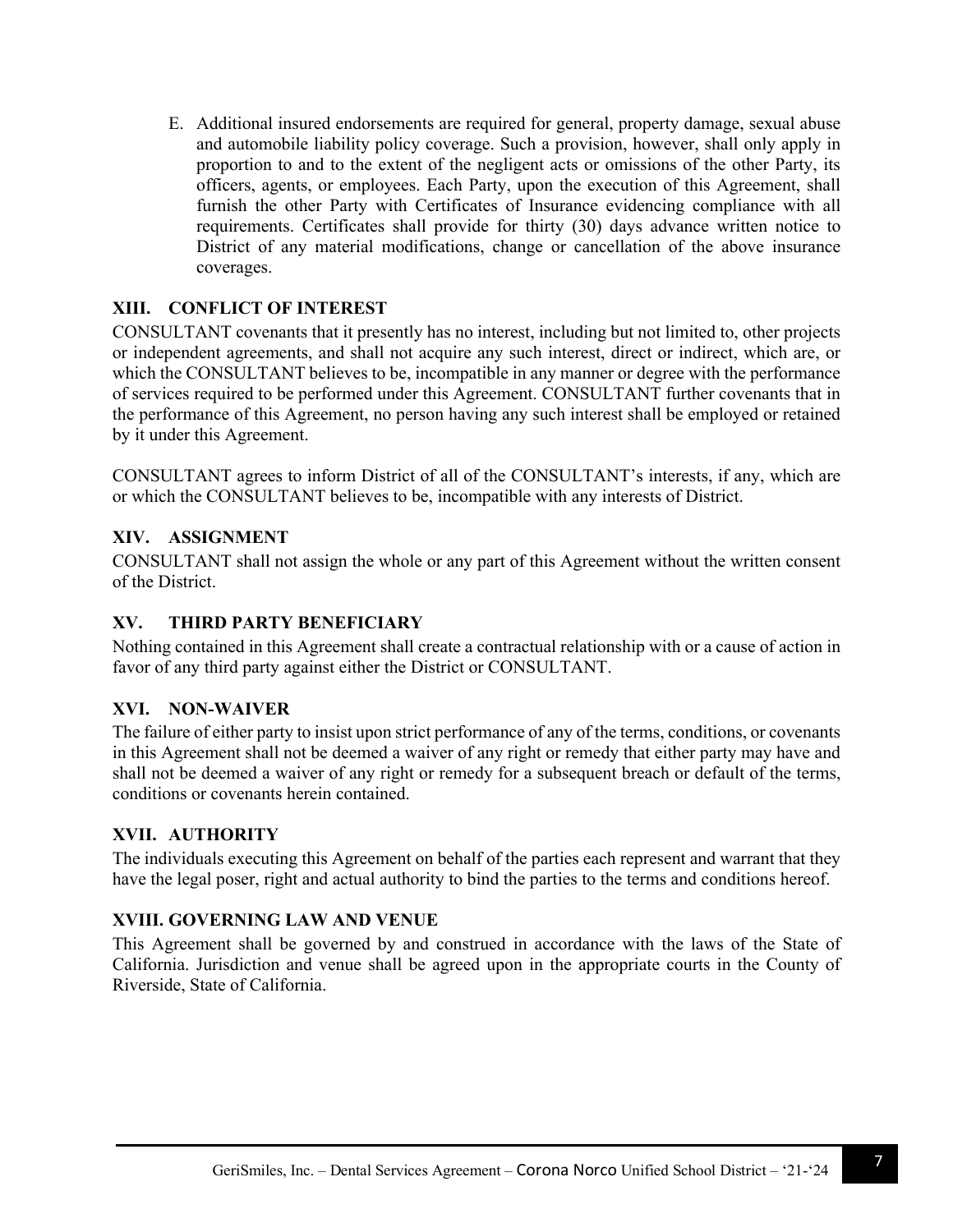## **XIX. ENTIRE AGREEMENT/MODIFICATIONS**

This Agreement constitutes the entire Agreement between the Parties with respect to the subject matter hereof, and supercedes all prior negotiations, understandings or agreements, either written or oral. All exhibits referenced herein and attached hereto shall be deemed incorporated into and made a part of this Agreement by each reference as though fully set forth in each instance in the text hereof. This Agreement may only be modified by written agreement signed by both Parties.

Any purchase order issued by District in connection with this Agreement is deemed to be issued for District's administrative or billing identification purposes only. The terms and conditions contained herein shall exclusively govern the Services to be provided hereunder.

## **XX. COUNTERPARTS**

The Parties may execute this Agreement in two or more counterparts, which shall, in the aggregate, be signed by all of the Parties; each counterpart shall be deemed an original instrument as against any Party who has signed it. The Parties further agree that signatures sent by electronic mail, in .PDF format, shall be treated as original signatures to this Agreement.

### **XXI. SURVIVAL**

Articles III, V, VI, X, XI, XVIII, and this Article XXI shall survive termination or expiration of this Agreement.

*[Signatures provided on following page]*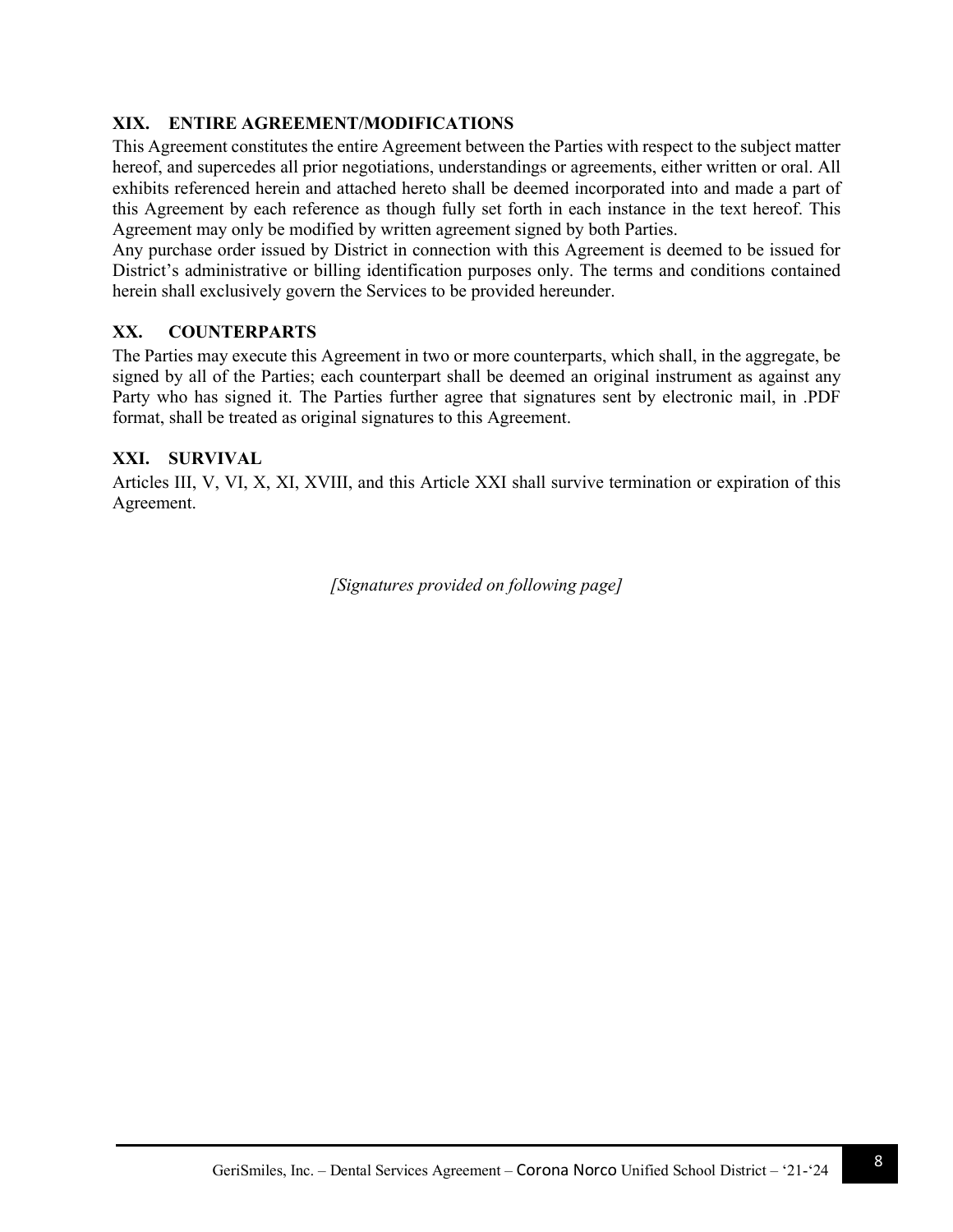**IN WITNESS WHEREOF**, the Parties hereto on the day and year written below have executed this Agreement.

# **GERISMILES MOBILE DENTAL HYGIENE PRACTICE, INC.**

# **CORONA NORCO UNIFIED SCHOOL DISTRICT**

Geri Smiles Dental Hygiene Practice

Asst. Superintendent Business Services

Date

Date